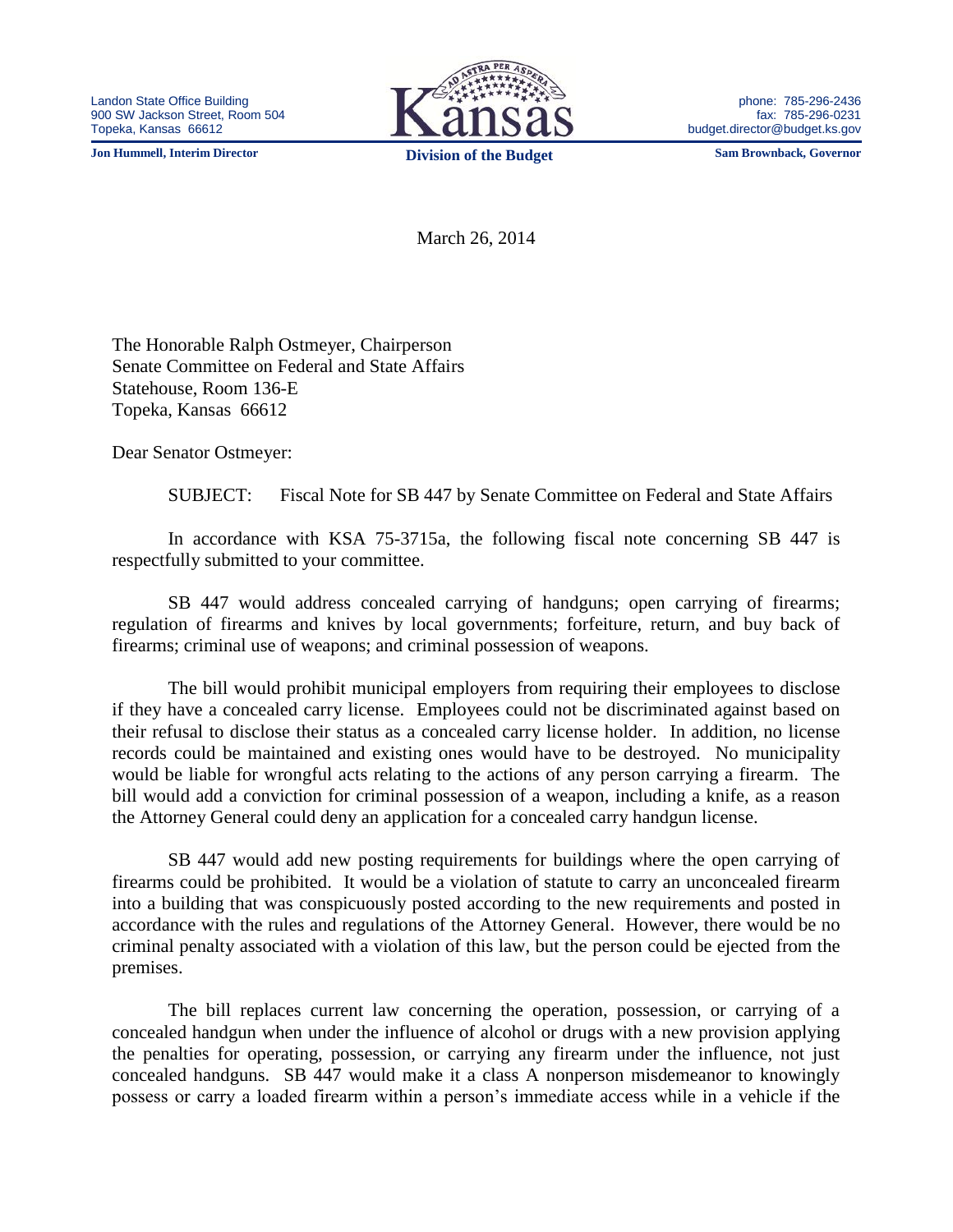The Honorable Ralph Ostmeyer, Chairperson March 26, 2014 Page 2—SB 447

person is under the influence to such a degree as to render the person incapable of safely operating the firearm. The bill prescribes standards for how a court would weigh evidence of intoxication, and provides for the revocation of a concealed carry license when an individual refuses or fails a test for intoxication.

Under current law, cities and counties were excluded from many aspects of the governing and regulation of firearms. SB 447 would allow cities and counties to adopt ordinances, resolutions, or regulations relative to the personnel policies governing concealed carry of handguns by city or county employees, so long as they are in compliance with current law (KSA 2013 Supp. 75-7c20). The bill would repeal statutory provisions delegating to local government the authority to regulate open carry and transportation of a firearm.

Municipalities could not enact or enforce rules or regulation of knives that are more restrictive than regulation on any other commercial product. Individuals could not be prosecuted for violating municipal regulation on knives or knife making components until the effective date of the bill. The bill would allow an individual to petition for expungement if he or she was convicted of a violation of any ordinance, if that ordinance was adopted prior to July1, 2014.

The bill would repeal certain provisions concerning the forfeiture of firearms, adding new language that weapons or ammunition not covered elsewhere by statute must be at the discretion of the court:

- 1. Forfeiture to the law enforcement agency that seized the weapon for sale or trade to a licensed federal firearms dealer;
- 2. Forfeiture to the Kansas Bureau of Investigation for law enforcement, testing, or comparison by the forensic laboratory;
- 3. Forfeiture to a county forensic laboratory for law enforcement, testing, or comparison; or
- 4. Forfeiture to the Kansas Department of Wildlife, Parks and Tourism.

The bill also addresses the return of seized weapons. Individuals without a prior conviction could retrieve their weapon after law enforcement has verified that it is not stolen. Weapons that cannot be returned are destroyed.

SB 447 would prohibit local government taxes from being used to implement, administer, or operate a firearms buyback program.

Daggers, dirks, dangerous knives, straight-edged razors, and stilettos would be added to the list of prohibited weapons, and the possession of any such dangerous weapon with the intent to use it against another person would be a crime. The bill would modify the definition of "criminal possession of a firearm by a convicted felon" to "criminal possession of a weapon by a convicted felon."